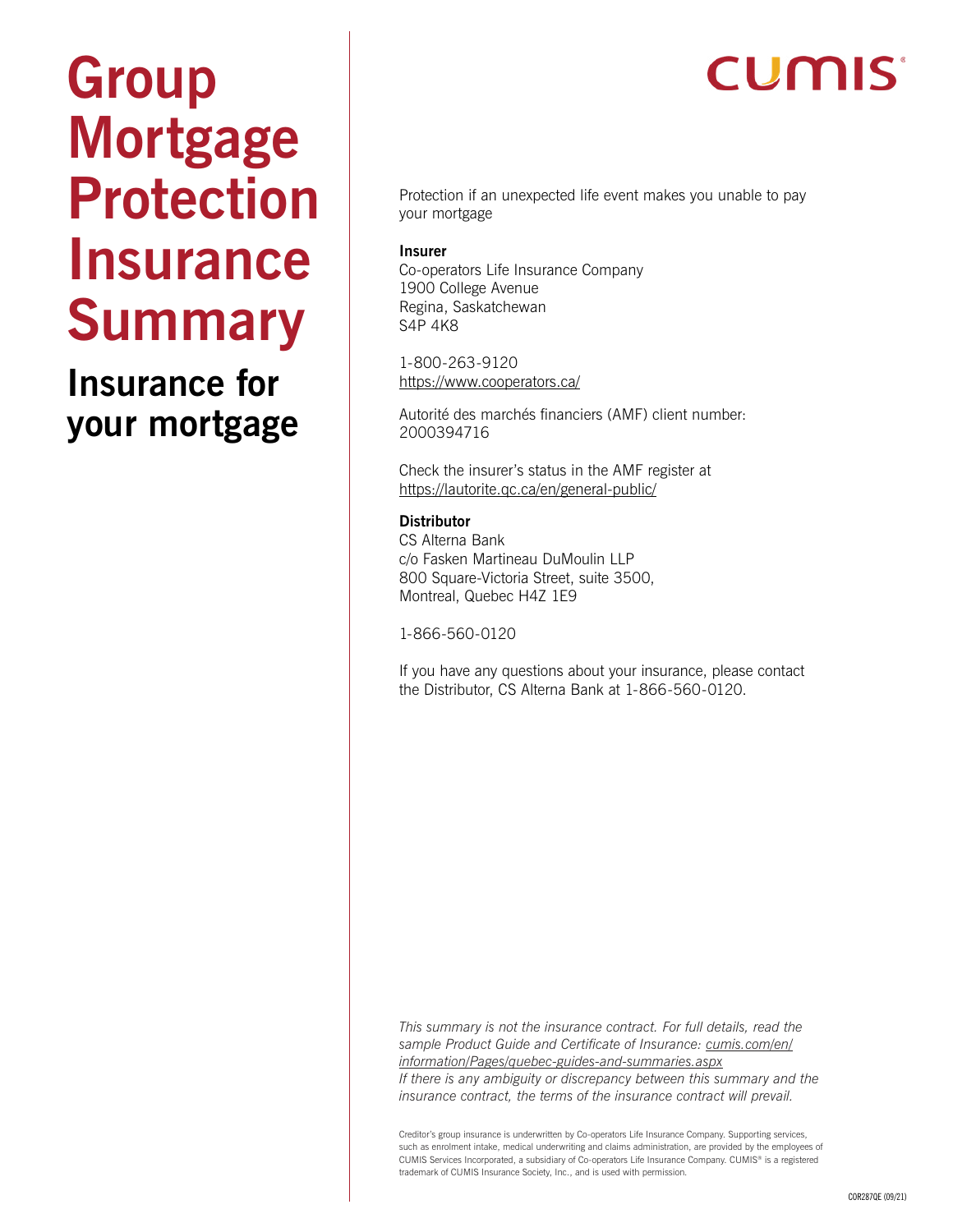# **Understanding your insurance**

# **What kind of insurance am I buying?**

This is a group insurance plan for your mortgage. It offers you a choice of different coverages. You can buy one or all of these insurance coverages. It is optional and can cover up to two people for:

- Disabilities
- Involuntary job loss
- Death
- Terminal illness (expected to live 12 months or less)
- Critical illness (heart attack, cancer, stroke)
- *To buy any of these insurance coverages, you must buy the death coverage first. When you buy death coverage, we include terminal illness coverage.*

#### **Can I buy this insurance?**

You can sign up for this insurance if you are:

- 16 to 69 years old (limited to 59 years old for critical illness coverage),
- a Canadian resident (living in Canada at least 6 months of the year), and
- paying for a mortgage.

You will need to answer health questions. If your mortgage is over \$300,000, you will need to answer additional health questions.

 *To buy involuntary job loss coverage, you must have worked at least 20 hours a week for the last 12 months. You cannot be self-employed, a seasonal employee, or an elected government official.*

*You cannot buy this insurance if you have made a claim for a terminal illness.*

#### **What are the maximum limits on my insurance?**

The maximum limits on your insurance are:

| Claim Event          | One-time<br>Maximum<br>Amount | Maximum<br>Monthly<br>Amount | Maximum Time |
|----------------------|-------------------------------|------------------------------|--------------|
| Disability           |                               | \$3,000                      | 24 months    |
| Involuntary job loss |                               | \$3,000                      | 9 months     |
| Death                | \$1,000,000                   |                              |              |
| Terminal illness     | \$1,000,000                   |                              |              |
| Critical illness     | \$1,000,000                   |                              |              |

 *Your insurance amounts and benefit terms are on your Enrolment form.*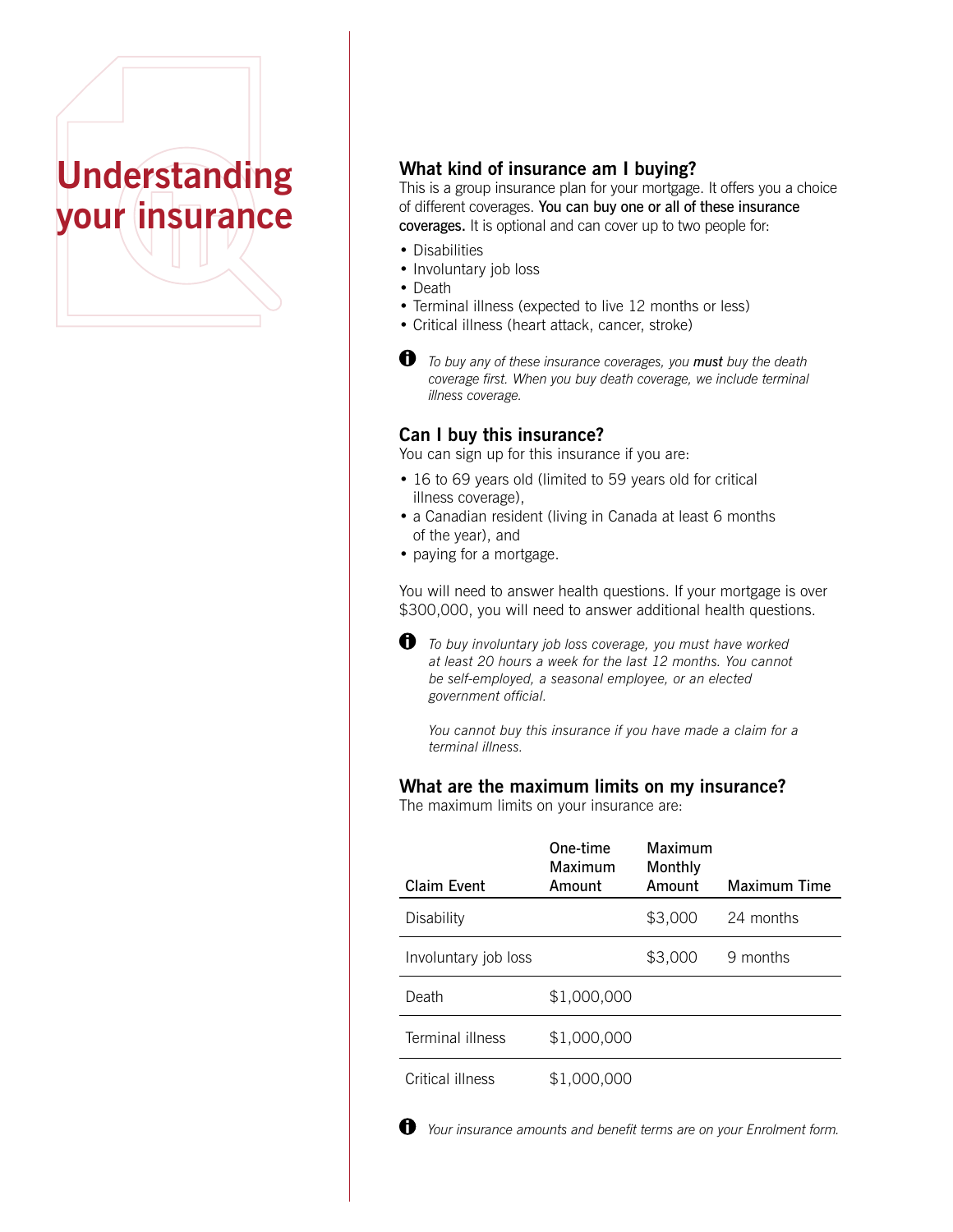

# **When does my insurance begin?**

Your insurance starts either on:

- the date on your Insurance Enrolment form, called the Requested Effective date, or
- the date in your letter of approval that we send you.

Whichever date is later is your start date.

After your insurance begins, you can add coverages to it at a later date.

### **What is the cost of my insurance?**

Your insurance cost is based on your age for all coverages. For death and critical illness coverage, the cost is also based on the initial amount of your insured mortgage. For disabilities and job loss coverage, your insurance cost is also based on your insured payment amount. You pay the cost monthly, including certificate fees and applicable taxes.

If you add coverages to your policy, the cost of insurance for your new coverages will use your age on that date.

Your insurance cost is listed on your Enrolment form as your "Total Monthly Premium".

| Insurance<br>Premuims | Premium | <b>Provincial Sales Tax</b> | Total  |
|-----------------------|---------|-----------------------------|--------|
| I ife                 | \$5.04  | \$0.45                      | \$5.49 |
| Critical Illness      | \$4.84  | \$0.44                      | \$5.28 |
| Disability            | \$4.70  | \$0.42                      | \$5.12 |
| Loss of employment    | \$3.52  | \$0.32                      | \$3.84 |
|                       |         |                             |        |

### **Total Monthly Premium \$19.73**

 *If you insure more than one person for the same insurance coverage, there is a cost savings.*

*A lump sum payment of \$5,000 or more on your mortgage balance changes your critical illness and death coverages. Your insurance cost will also decrease.*

Your financial institution representative can give you an insurance quote for your mortgage.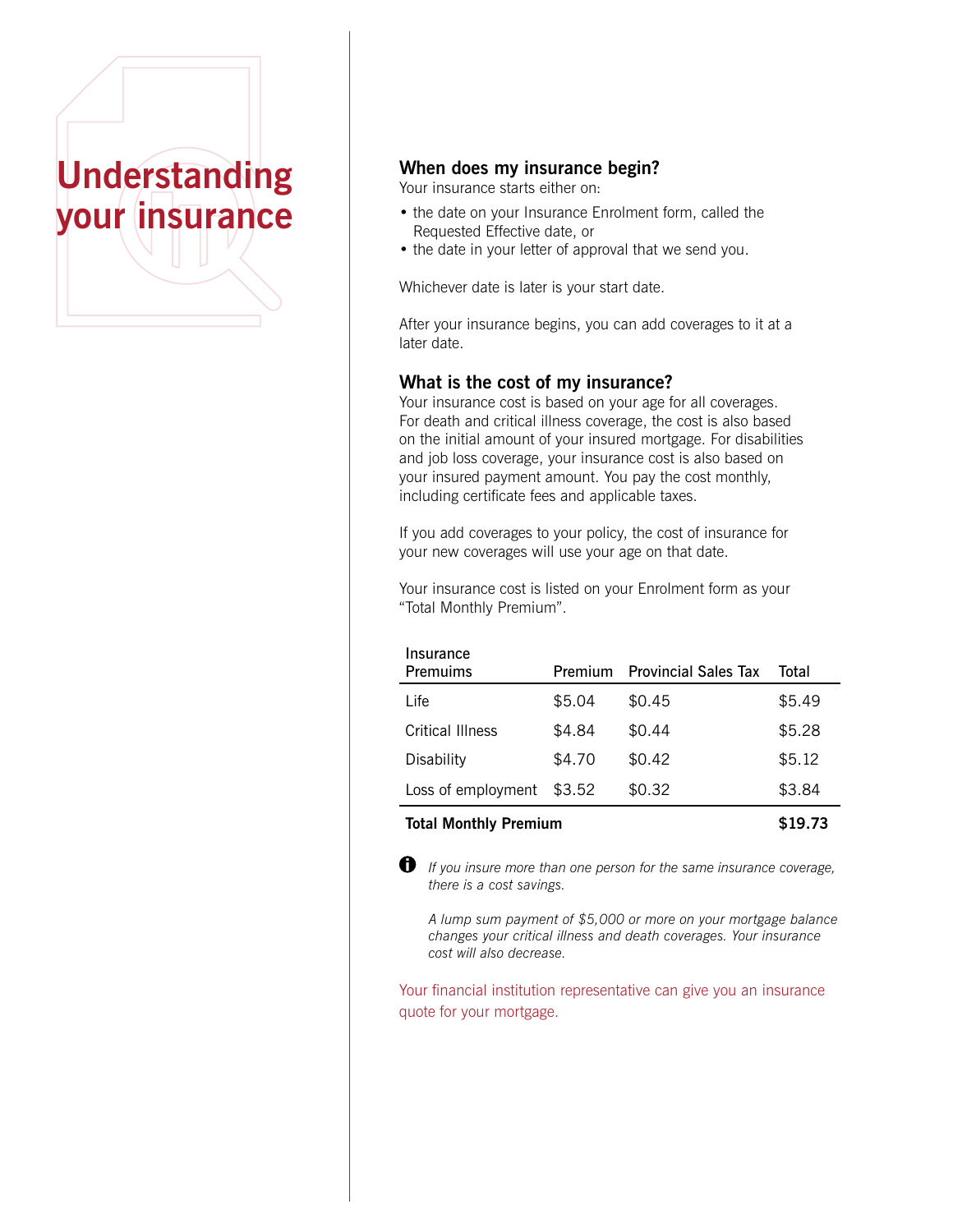# **Understanding your insurance**

# **Who gets the insurance payment when I make a claim?**

Your claim payments do not go to you. We apply the payments from your approved claims directly to your mortgage.



 $\bullet$  *We will only pay one claim at a time.* 

*We will not pay more than the outstanding balance on your insured mortgage or your insured monthly payment amount. We will also not pay more than either your one-time maximum or maximum monthly insurance amount.*

*If your insurance coverage is less than your mortgage total, your claim is calculated based on that difference. This calculation is called a pro-rated calculation.*

### **What is not covered?**

We will not pay a claim in some limited situations, including:

- Being under the influence of drugs (unless prescribed) or alcohol
- Committing a crime
- Being detained for criminal proceedings
- Impaired driving
- Dying by suicide within 2 years
- $\bigoplus$  We will only pay one claim for disability or involuntary job loss *at a time.*

#### *Disability claims:*

- Coming from a normal pregnancy (not diagnosed as high risk)
- Relating to elective surgery
- You haven't worked 20 hours a week for 2 consecutive weeks

#### *Involuntary job loss claims:*

- Taking maternity or parental leave, or a leave of absence
- Losing your job within the first 60 days of your insurance
- Being denied your government unemployment claim
- *If you lose your job within the first 60 days of your insurance, you can cancel your involuntary job loss coverage and get a full refund for that coverage. We will send your refund back to your bank account. If you keep your coverage, you will need to work 20 hours per week for 12 consecutive months to quality for an involuntary job loss claim.*

#### *Critical illness claims:*

• Being diagnosed with cancer within 90 days of your insurance starting or if you had cancer at any time before your insurance starts.



 $\bullet$  *If you are diagnosed with cancer within 90 days of your insurance starting, we will provide a full refund for your critical illness coverage and it will be sent back to your bank account. Your critical illness coverage will be cancelled.*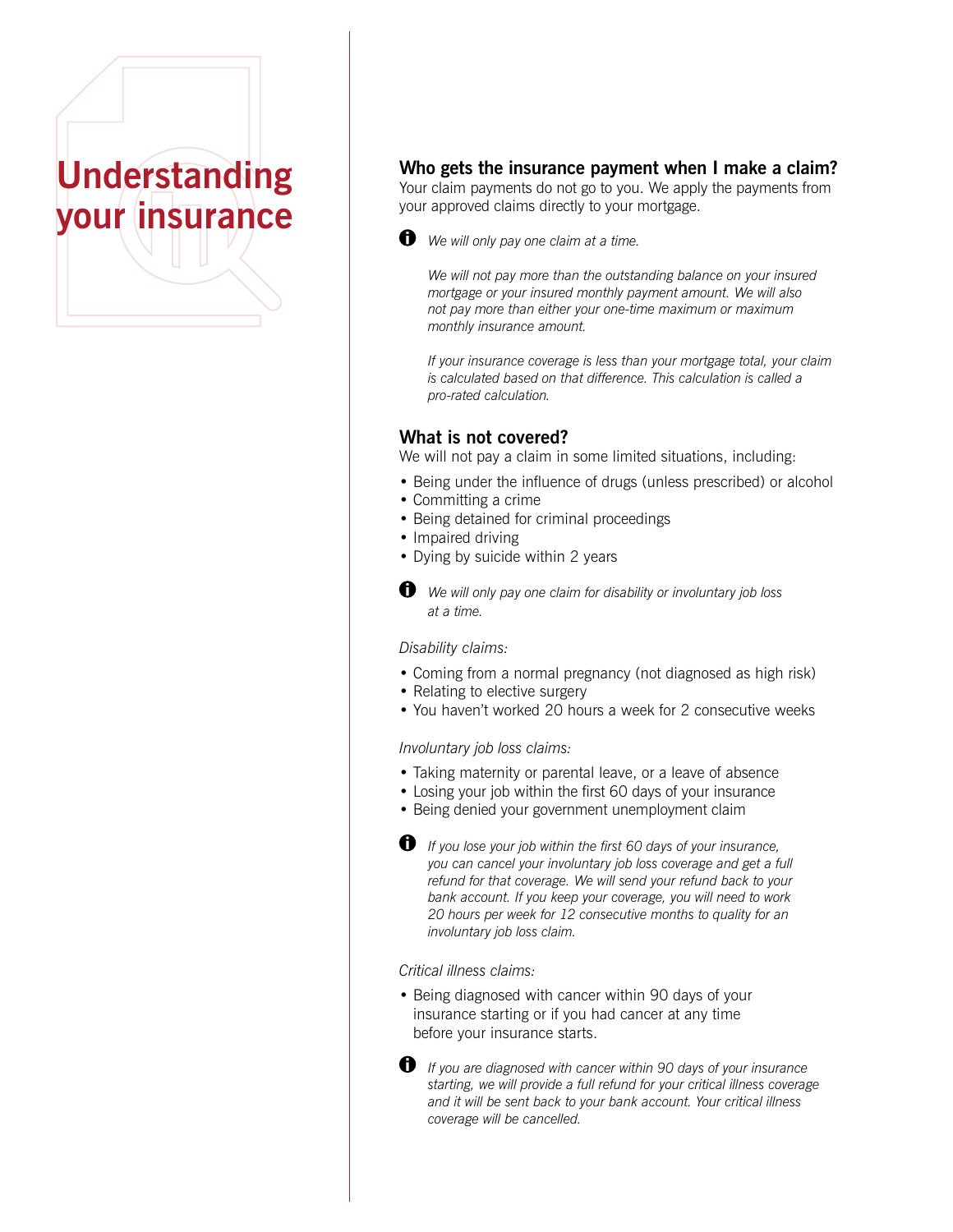



To make a claim, call us at 1-800-263-9120 as soon as possible. We will help you get the right claim forms and any other information needed to support your claim.

# **How long do I have to file my claim?**

We encourage you to make your claim as soon as possible. We may deny your claim if it is not filed within the following time limit guidelines.

|                      | <b>Time Period</b> |
|----------------------|--------------------|
| Disability           | Within 30 days     |
| Involuntary job loss | Within 30 days     |
| Death                | Within 1 year      |
| Terminal illness     | Within 30 days     |
| Critical illness     | Within 30 days     |

# **How long will it take to get a reply for my claim?**

We will reply to your claim in writing within 30 days of getting your satisfactory proof of claim. We will either:

- pay your insured outstanding mortgage balance or monthly mortgage payment; or
- tell you why no benefits are payable.



 *Until you hear back from us, you are legally responsible to make your mortgage payments.*

# **When will my claim payments start?**

Disability or involuntary job loss claims have a waiting period. Waiting periods are a time between the day you lost your job or became disabled and the day we pay your claim. Your claim payments begin after the waiting period.

|            | <b>Waiting Period</b>                        |
|------------|----------------------------------------------|
| Disability | 60 days non-retroactive                      |
|            | Involuntary job loss 60 days non-retroactive |



**Make a claim**

**Toll-free telephone:**  1-800-263-9120